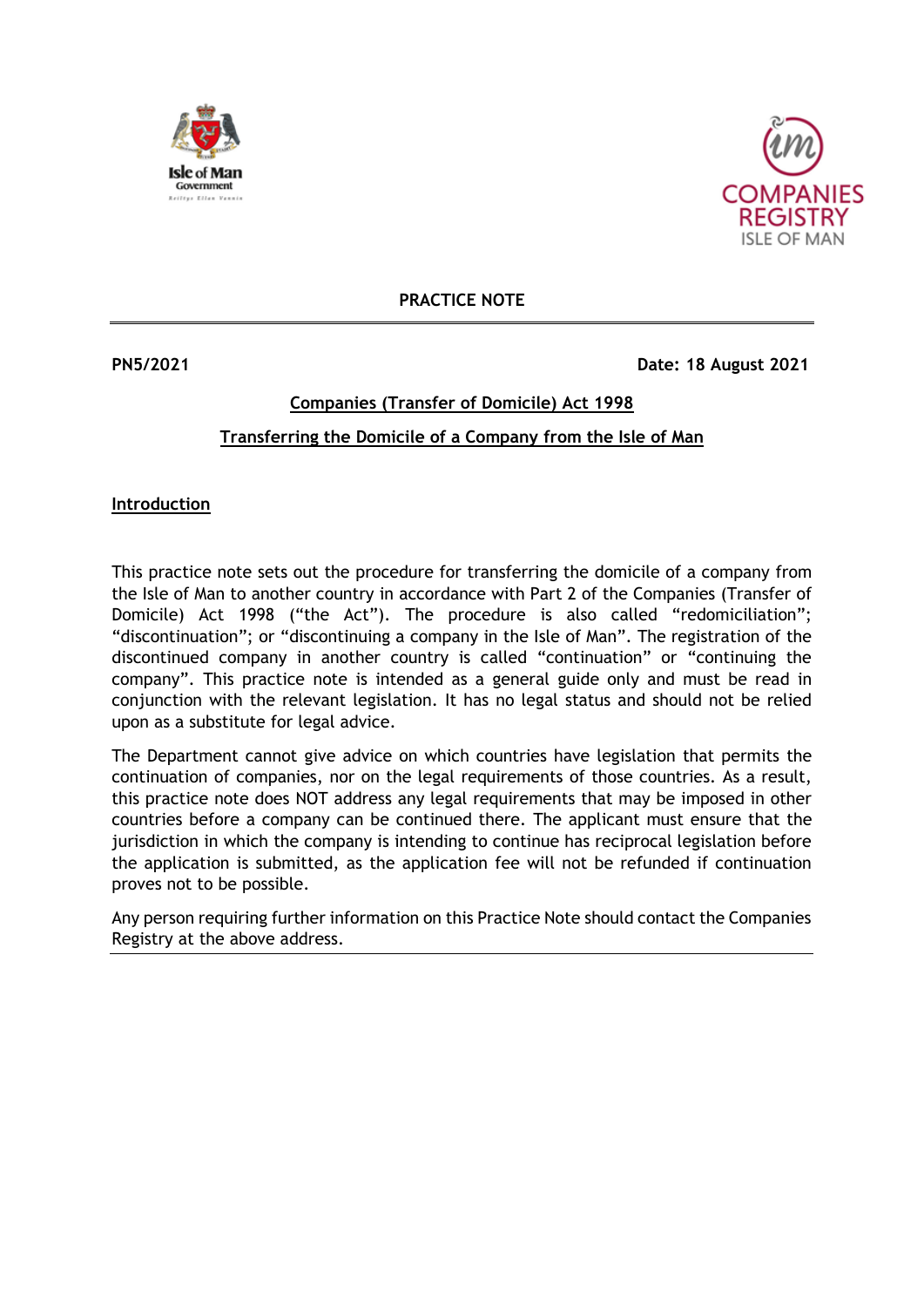#### **Contents**

- **1. What should I do BEFORE submitting the Application?**
- **2. Which documents need to be filed as part of the Application?**
- **3. Discontinuing the Company**
- **4. What fees are Payable?**
- **5. Further Information**

#### 1. **What you should do before submitting the Application**

1.1 Any company incorporated under the Isle of Man Companies Acts 1931-2004 can apply to be discontinued except a company which is authorised under Section 6 of the Insurance Act 1986 to carry on insurance business (but not one which is a collective investment scheme).

1.2 Your attention is drawn to Sections 12 and 13 of the Act, which place certain restrictions on the transfer of domicile of Manx companies. Briefly, the company will not be eligible for transfer unless the laws of the destination country or territory allow for the following:

1. The property of the company continues to be the property of the body corporate;

2. The body corporate continues to be liable for the obligations of the company;

3. Any existing cause of action, claim or liability to prosecution in respect of the company is unaffected;

4. Any conviction against, or any ruling, order or judgement in favour of or against the company may be enforced by or against such body corporate.

1.3 Section 13 of the Act makes provision that the transfer of domicile of a Manx company shall not be deemed to create a new legal entity or prejudice or affect the continuity of the body corporate that was formerly a Manx company subject to the Companies Acts.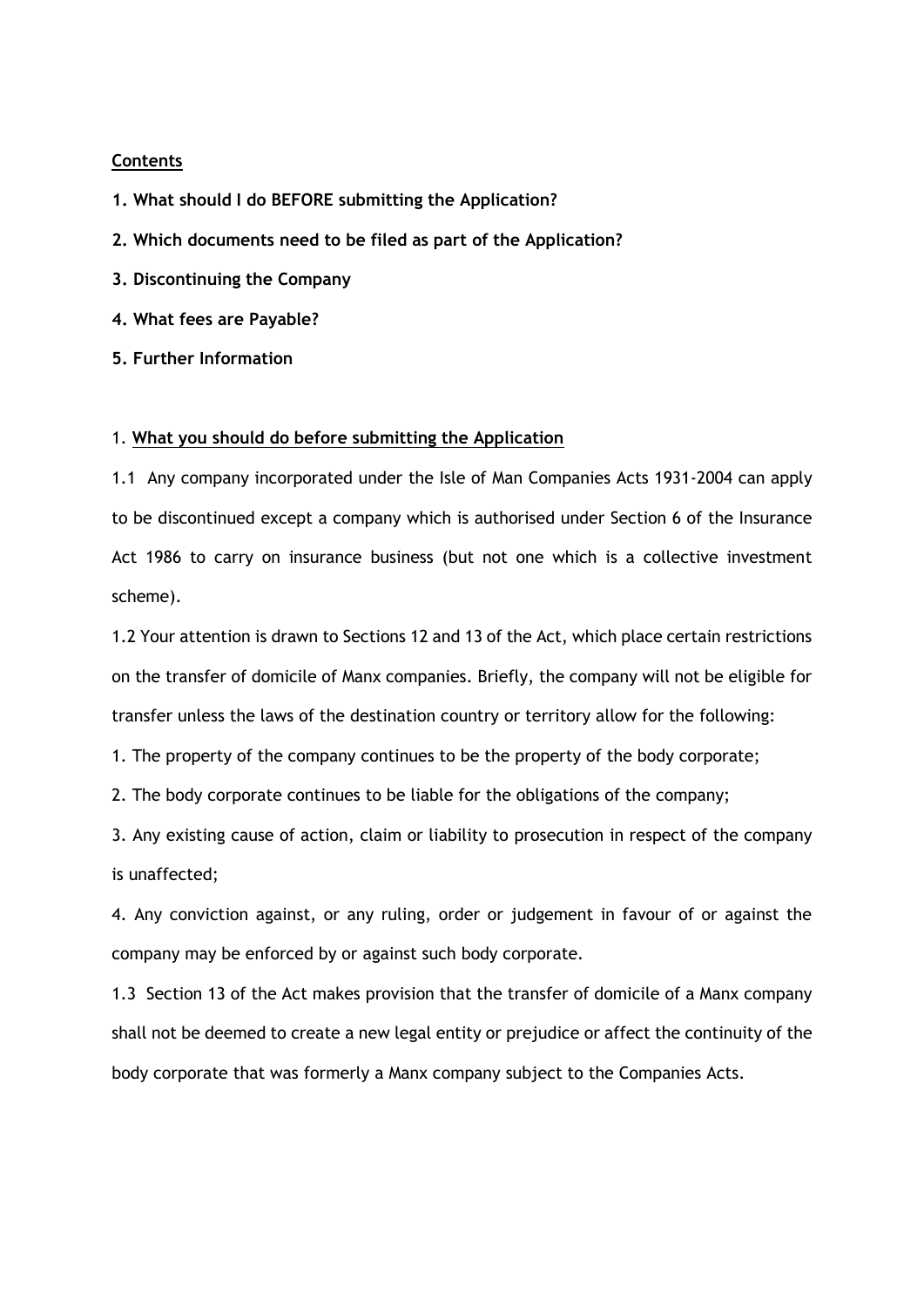# 1.4 **Before applying to the Department for its consent, you must ensure that the following actions have taken place:**

1. You must arrange for a resolution of the members to be passed by a majority vote of 75% of each class of members authorising the continuance in a named country or territory outside the Isle of Man. NOTE – If the resolution is passed as a Special or an Extraordinary Resolution or one that requires to be filed with the companies Registry, you must file that resolution in the usual way, as a separate exercise from the application process.

2. All the directors of the company must make a Statutory Declaration that the company is solvent and can meet all its liabilities and obligations and that the discontinuance will not adversely affect the interests or rights of the company's creditors and shareholders;

3. You must arrange for a notice to be published at least 14 days prior to the application in two newspapers published and circulating in the Isle of Man and one newspaper circulating in the country in which the company is to be continued. These notices must advertise the company's intention to cease to be registered in the Isle of Man and to continue business in the named country and must advise that interested persons may make comments to the Department for Enterprise during the 10 days following the publication of the notice.

4. You must arrange for an irrevocable and legally binding undertaking to be executed by the company and all of its directors under which the company and each of its directors:

• agree to accept service of legal process in the Isle of Man in any legal proceeding arising out of actions or omissions occurring prior to the transfer of domicile and appoint a person within the Isle of Man to act as agent for the service of process for a period of not less than three years from the date of the discontinuance.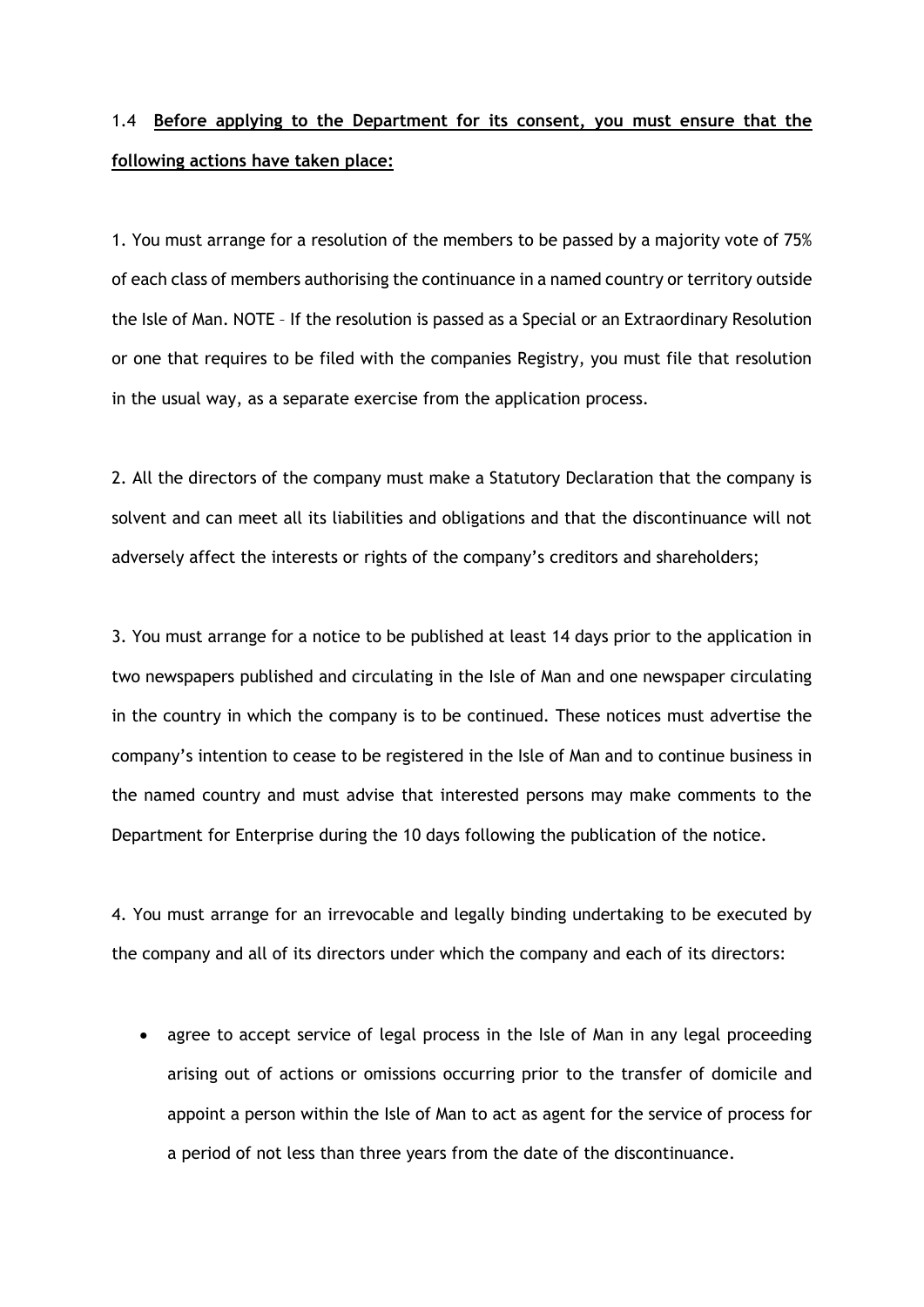- agree to accept service of documents on them at a specified address in the named country in which the company is to be continued.
- submit to the non-exclusive jurisdiction of the courts of that country.

5. You must deliver a notice to all the shareholders of the company at least fourteen days prior to the application, to the effect that the Department for Enterprise will take into consideration any written comments that it receives prior to the application.

Please note: If a share transfer has taken place since the date of last Annual Return, then copies of the relevant stock transfer forms will also be required to evidence this.

6. You must obtain the written consent to the making of the application by the holders of all charges registered against the company under Section 79 of the Companies Act 1931.

7. You must arrange for an advocate to sign a certificate to the effect that he has made such enquiries as are reasonable and that the application complies with the requirements of the Act and that all matters precedent and incidental thereto have been complied with. In this context, "Advocate" includes a registered Legal Practitioner.

8. You must obtain the written consent to the transfer from the Income Tax and Customs & Excise Divisions of the Isle of Man Treasury and the Isle of Man Financial Services Authority (**only if the activity is regulated by the Authority**). Please ensure that when you contact these offices, you make it clear that you are seeking consent to the transfer of the company and not to any other consent.

9. You must arrange for the company to make a written statement as to the nature of its current business.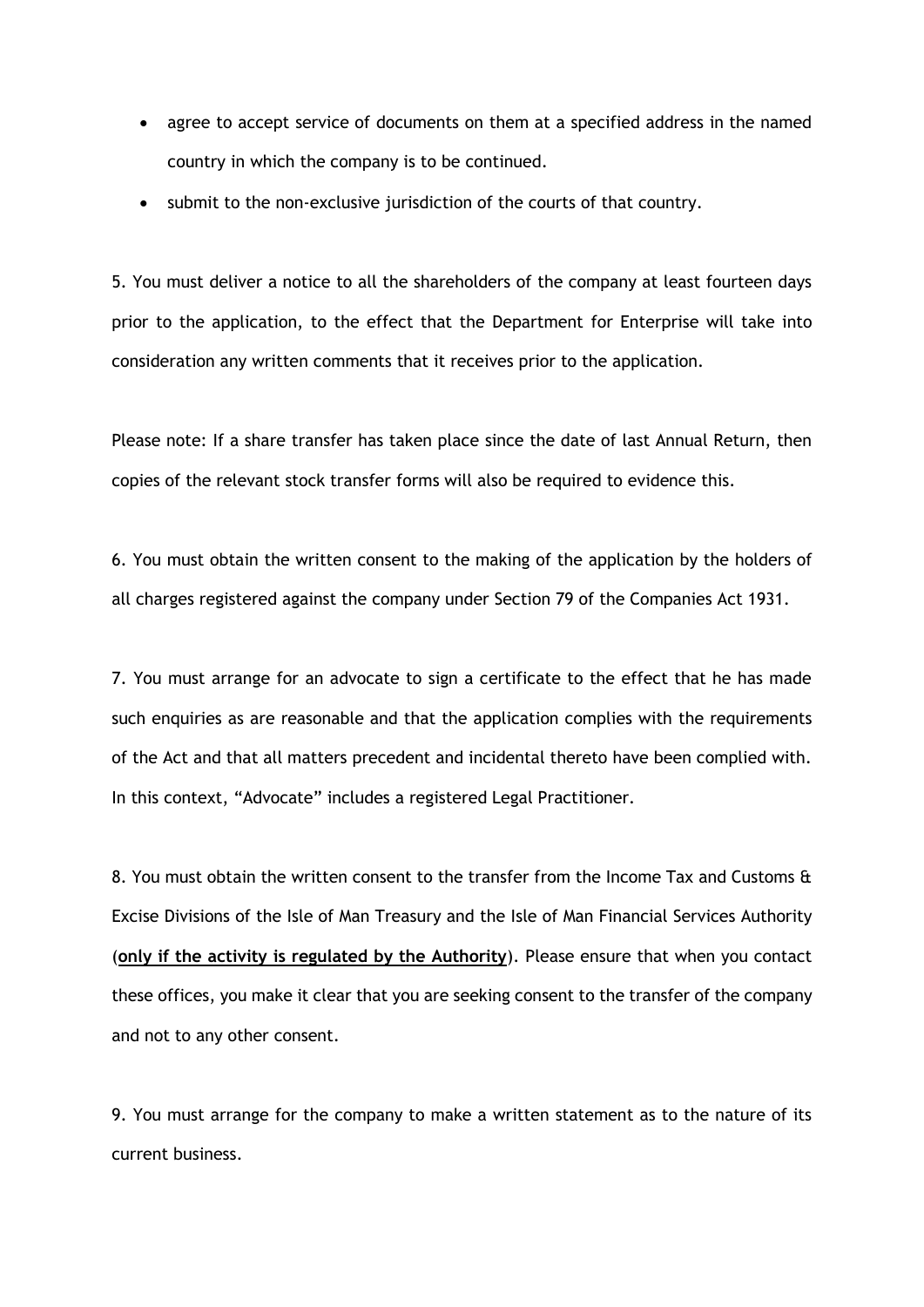10. You must arrange for the person who is to be appointed as agent for the service of process to accept that appointment in writing.

1.5 In order to assist you, specimen forms of the Statutory Declaration, the irrevocable undertaking and the acceptance of appointment can be downloaded from the following website www.companiesregistry.gov.im as part of the Application Form

1.6 **PLEASE NOTE** – The items listed above relate ONLY to the procedure for applying to the Department for its consent to the transfer. This paragraph does NOT cover any other legal and/or financial enquiries that you ought reasonably to make depending on why you wish to transfer the domicile of the company.

#### 2. **Documents to be filed as part of the Application**

2.1 There is an Application Form to be completed by the person applying for the Department's consent. The form can be downloaded from the following website at www.companiesregistry.gov.im . Copies of the Act are also available from our website.

2.2 The following documents need to be submitted to the Department with the Application form:

1. A certified copy of the resolution authorising the continuance (1.4.1).

2. The original Statutory Declarations by the directors of the company (1.4.2);

3. Copies of the notices published in the newspapers. The copies must show the name of the newspaper and the date of publication (1.4.3)

4. The original irrevocable and legally binding undertakings executed by the company and its directors (1.4.4)

5. A copy of the notice delivered to all the shareholders of the company (1.4.5).

6. The written consent by the holders of all charges (1.4.6).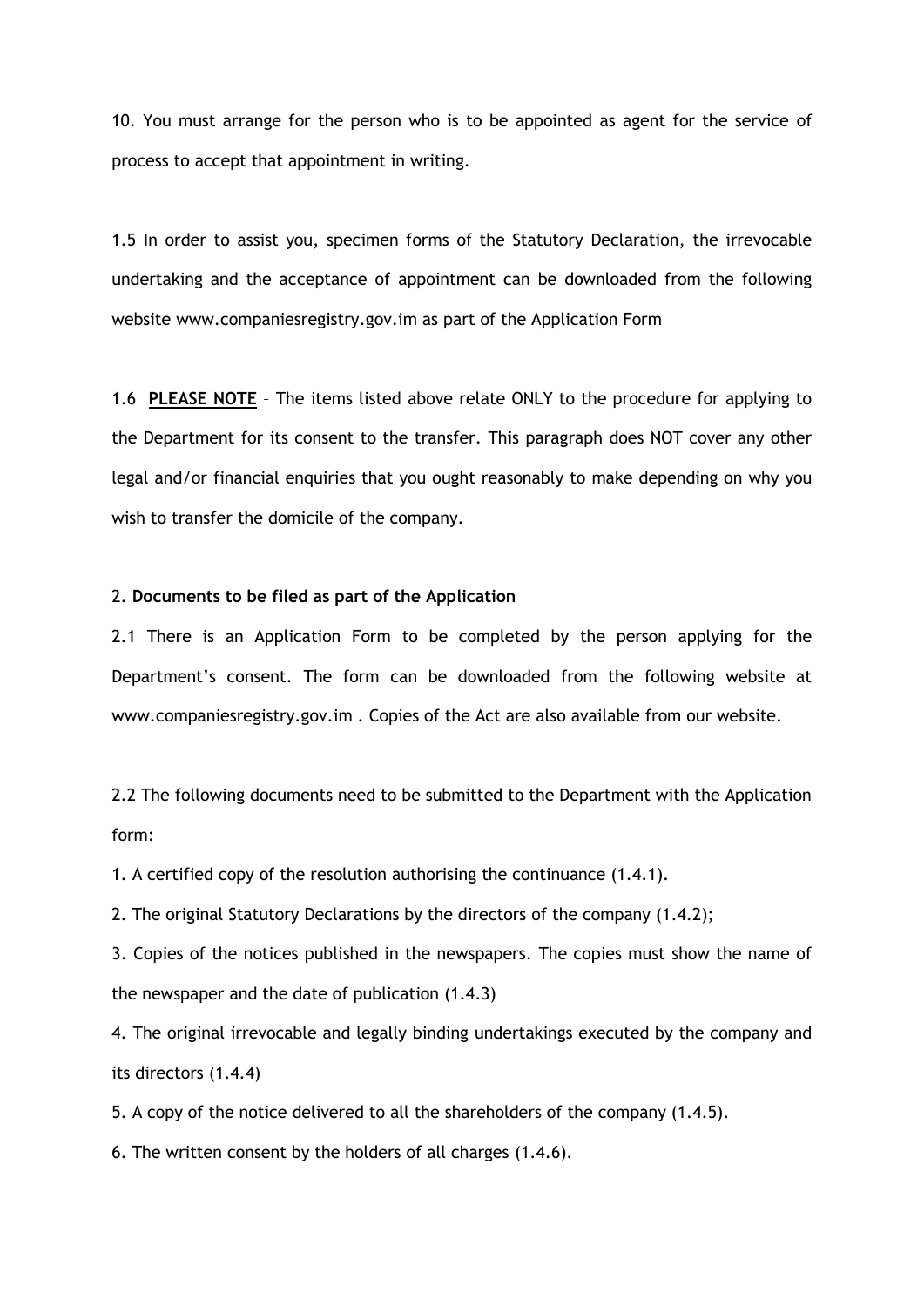7. The Advocate's certificate (1.4.7).

8. The written consent of the Income Tax and Customs & Excise Divisions and the Isle of Man Financial Services Authority if the activity is regulated (1.4.8).

9. The statement of the company's nature of its current business (1.4.9).

10. The signed acceptance by the person appointed as agent (1.4.10).

**It would greatly assist us, and significant time will be saved if the application is compiled and submitted in a file with dividers (numbered as above) separating each of the above documents. If a divider is empty, something is missing. Preparing the application in this form will not only ensure you have prepared, gathered and submitted all of the required documents, it will hasten its processing when we receive it as time will not have to be spent identifying the various documents and ordering them.**

2.3 A checklist of the documents to be submitted is included in the Application Form downloadable from the Department's website.

2.4 The Department will consider the application and either grant its written consent or refuse the application.

2.5 If the Department approves the application you will be provided with 2 original letters of consent. One is for the authorities in the named country and the second is to be returned to the Department when you file the Declaration of Discontinuance (see section 3.2 below).

2.6 If you are aggrieved by a decision of the Department in relation to the redomiciliation of a company, you have the right under Section 14 of the Act to apply to the Treasury for a review of that decision.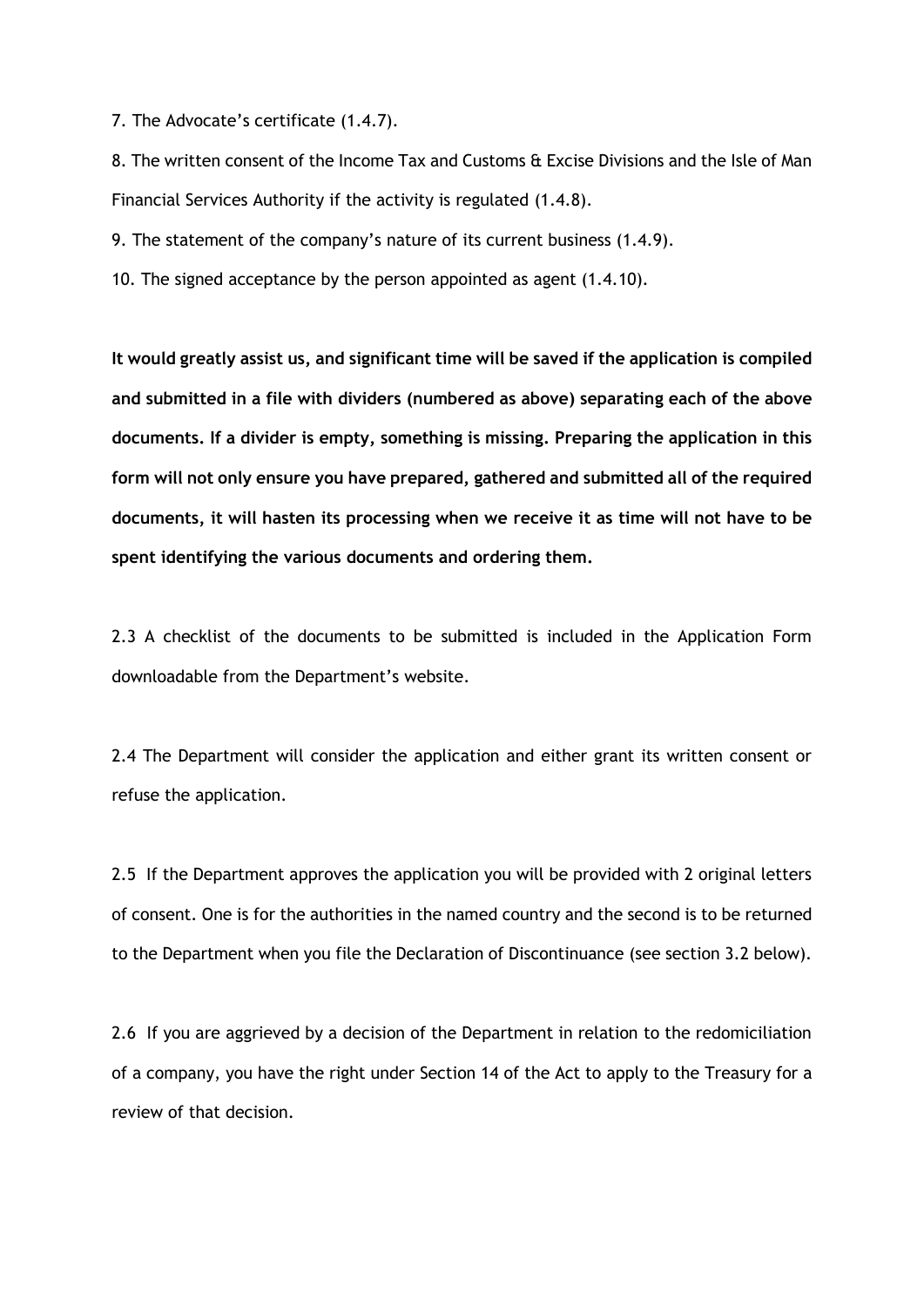#### 3. **Discontinuing the Company**

3.1 When you have received the written consent of the Department to the transfer, there is a time limit of three months for you to have the company continued in the named country. There is then a period of 1 month\* after the company has been continued for you to file the Declaration of Discontinuance and accompanying documents (see 3.2 below) with the Department. As the Department's consent expires by law after three months, failure to have the company continued or to submit the Declaration of Discontinuance within the prescribed time periods means that the company cannot be discontinued in the Isle of Man. In such circumstances, a fresh application would need to be made to the Department. The Department cannot comment on, and will accept no liability for, any legal implications of a failure to have a company discontinued in the Isle of Man.

# **[\*S.10 (1) Companies (Transfer of Domicile) Act 1998 amended by Sch3 Fiduciary Services Act 2005]**

3.2 The following documents require to be delivered to the Department within one month of the continuation of the company in the new jurisdiction:

1. A declaration of discontinuance containing details of the name of the country or territory in which the Isle of Man company has been continued and the address of the registered office or principal business address of the company in that country or territory;

2. The consent of the Department (see 2.5 above);

3. A copy of the instrument of continuance issued to the company by the competent authorities in the named country;

4. Copies of the irrevocable undertakings given by the company and its directors (see 1.4 para. 4 above).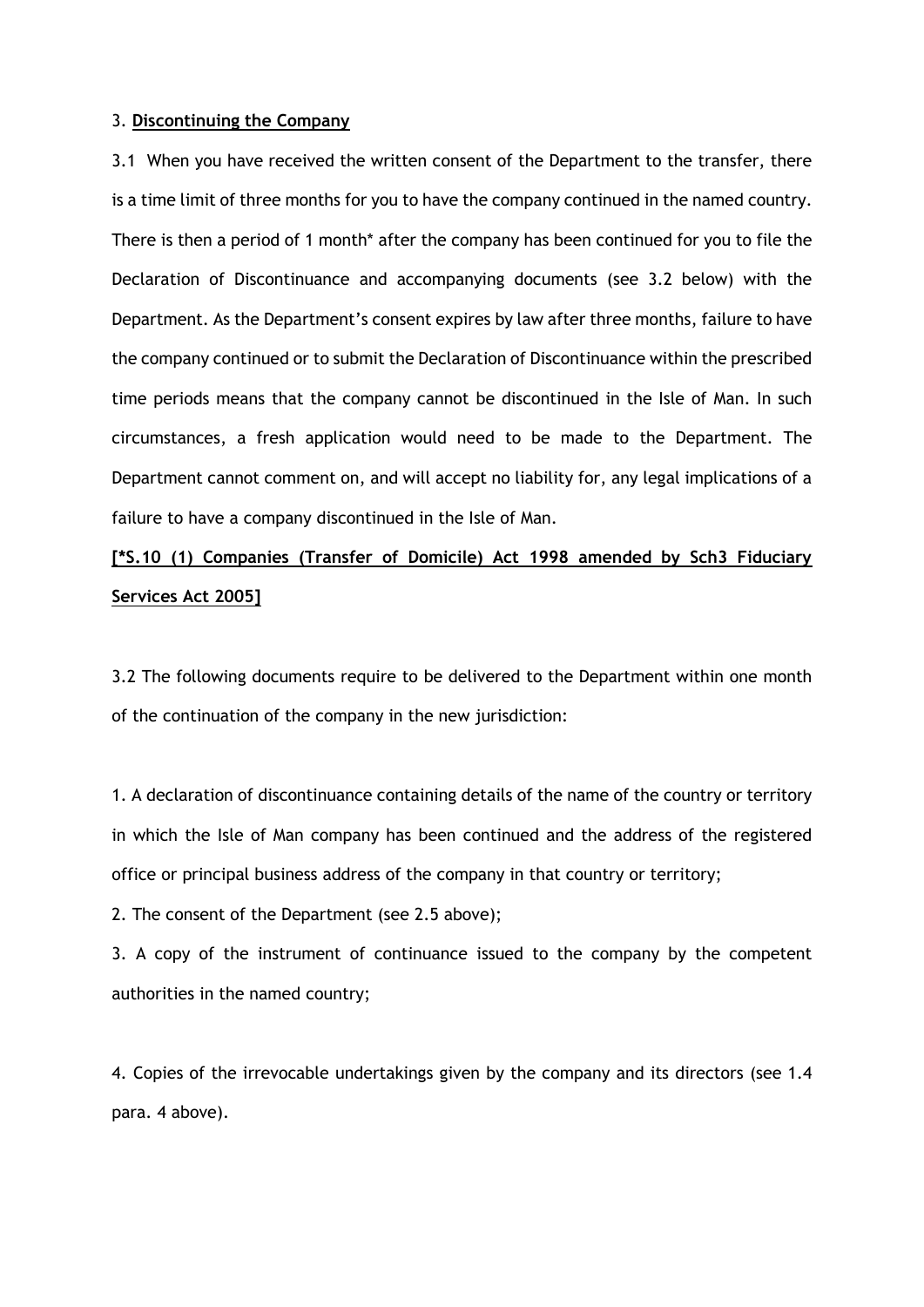3.3 On delivery of these documents, the Department will issue a certificate of discontinuance for the company. This certificate will be deemed to provide conclusive proof that all the requirements of the Act have been complied with and that the company is duly discontinued. From the date shown on the declaration of discontinuance, the Isle of Man Companies Acts shall cease to apply to the company.

## 4. **Fees payable**

A fee of **£3,000** is payable on submission of the application. This fee is non-refundable should the application be withdrawn or refused.

If a number of companies, which are all members of the same group, are applying for discontinuation, the first pays **£3,000** and the remainder each pay **£1,200.**

A further fee of £56 is payable on delivery to the Department of the declaration of discontinuance.

A duplicate copy of the certificate of discontinuation costs £15.00.

## **5. Further information**

Our staff will willingly answer general queries by telephone or e-mail but cannot give legal advice. If you require such advice you should consult an Advocate. The telephone number for the Companies Registry is: 01624 689389 and the e-mail address is: [companies@gov.im](mailto:companies.registry@gov.im)

Statutory forms and practice notes are available free of charge from the website: [www.gov.im/categories/business-and-industries/companies-registry](http://www.gov.im/categories/business-and-industries/companies-registry) .

A list of licenced TCSP providers is available on the Isle of Man Financial Supervision Authority website at [https://www.iomfsa.im/register-search/.](https://www.iomfsa.im/register-search/)

Details of Isle of Man Advocates are available from the Isle of Man Law Society at:

Tel: (01624) 662910 E-mail: [enquiries@iomlawsociety.co.im](mailto:enquiries@iomlawsociety.co.im)